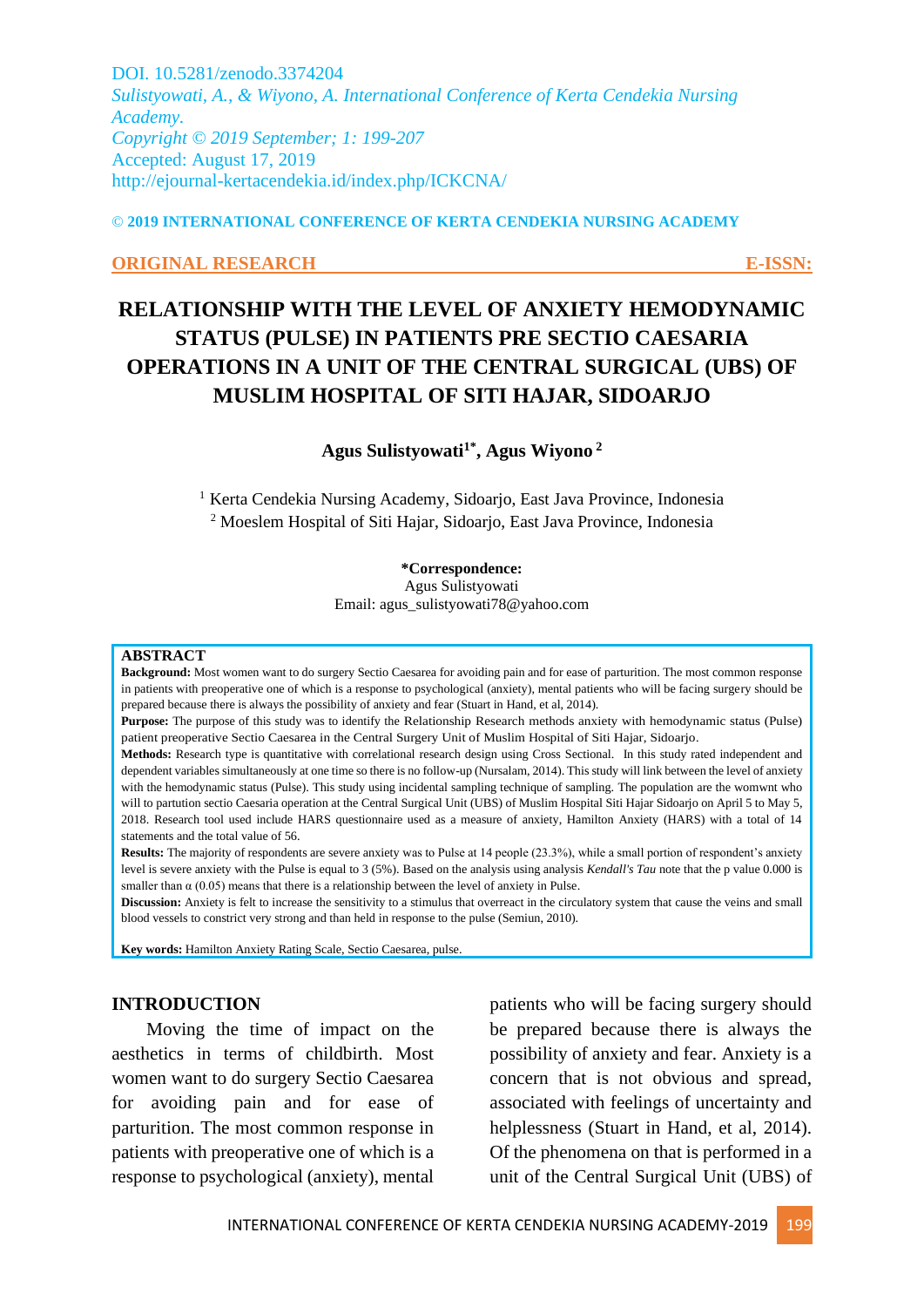Muslim Hospital of Siti Hajar, Sidoarjo showed that 2 out of 5, who said feel excited and scared when going to surgery and They often asked whether later during surgery still feel sick or not and there Others say if later after the surgery the disease is completely cured or not. because the first had been operating, but now have another operation so that the time will perform the operation to be anxious. Anxiety affects hemodynamics. Changes of hemodynamics could create delays in operation, while operating delays could be dangerius the condition of the fetus, such as fetal distress. A national survey in 2009 to Sectio Caesarea delivery approximately 22.8% of all deliveries (Sumelang, Kundre and Karundeng, 2014). According to data in the Central Surgical Unit (SBU) of Muslim Hospital of Siti Hajar, Sidoarjo on 2017, surgery patients Sectio Caesarea number 1,539 of the total 1,732 patients giving birth. In a preliminary study of 10 patients. Sectio Caesarea on the 9th of February 2018 until the 13th of February 2018 by using a scale HARS and hemodynamic monitoring form showed 6 patients did not experience anxiety, 2 patients with mild anxiety and the second being anxious patients. Now has developed an attempt to cope with anxiety before surgery, among others, the provision of knowledge about the operation Sectio Caesarea, complementary therapies, for example by relaxing in, guided imagery, prayer and etc.

# **METHODS**

#### *Study Design*

Research type is quantitative with correlational research design using Cross Sectional.

## *Setting*

The research was conducted in the Central Surgical Unit (UBS) of Muslim Siti

Hajar Hospital Sidoarjo on April 5<sup>th</sup> until May  $5^{\text{th}}$ , 2018.

# *Research Subject*

The population in this study were all patients who will perform the operation Sectio Caesarea (SC) in the Central Surgical Unit (UBS) of Muslim Hospital of Siti Hajar, Sidoarjo. In this study using incidental sampling technique of sampling. With the inclusion criteria that patients undergoing surgery and the first SC Patients can communicate well, being an exclusion criterion that patients who had surgery the previous SC and patients who experienced loss of consciousness. The total sample in this study were 60 respondents.

## *Instruments*

Research tool used include HARS questionnaire used as a measure of anxiety. Hamilton Anxiety Rating Scale (HARS) with a total of 14 statements and the total value of 56. there are 5 classifications classification of votes with a value of  $0 =$ not worry,  $1 = a$  little anxious,  $2 = quite$ anxious,  $3 =$  severe anxiety,  $4 =$  severe anxiety once. Meanwhile, to assess the hemodynamic status using observation sheet patient's hemodynamic status monitoring that provides the measurement results Pulse.

## *Data Analysis*

Data analysis used as follows: (1) Univariate analysis that distributes data about education, age, experience spawned. (2) The analysis Bivariate using Kendall Tau correlation test which aims to connect the two variables that have an ordinal scale.

An analysis statistical result: If *p* value > 0.05 then Ho accepted dan H1 rejected it means there is no relation with the level of anxiety in patients with preoperative hemodynamic status Sectio Caesarea in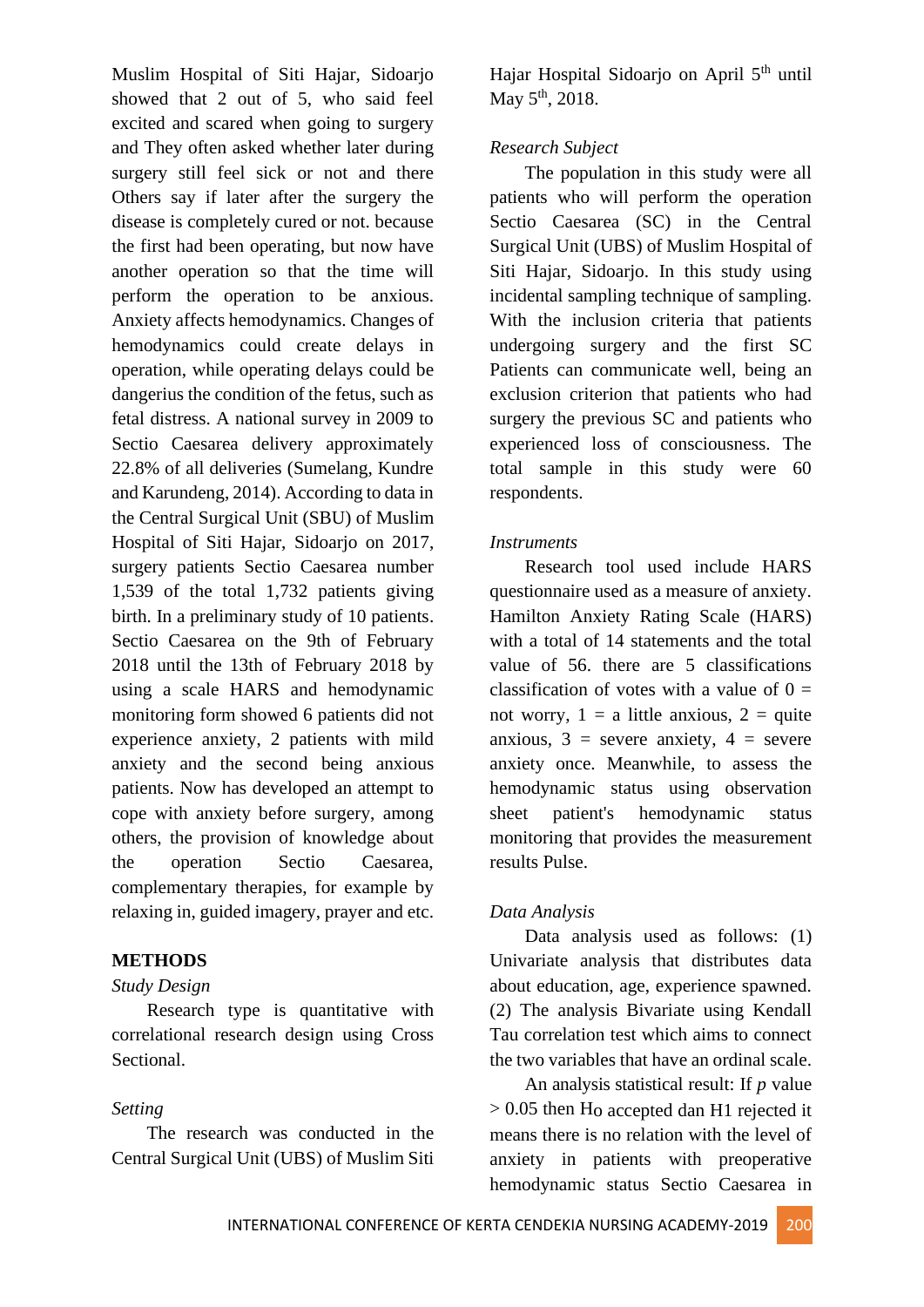Central Surgical Unit (UBS) of Muslim Hospital of Siti Hajar, Sidoarjo. If the *p* value <0.05 then Ho is rejected and H1 received means there is a correlation with hemodynamic status anxiety level (pulse) in patients with preoperative Sectio Caesarea on in the room of the Central Surgical Unit (UBS) of Muslim Hospital of Siti Hajar, Sidoarjo.

#### *Ethical Consideration*

Ethical clearance was obtained from the director of Muslim Hospital of Siti Hajar, Sidoarjo to get the permission. Data collection procedure started with the informed consent to participants that they were briefed about the study and kept their confidentiality.

#### **RESULTS**

*Examination of Correlation between Age, Educational Level, History of Sectio Caesarea, Pulse among Patients with Preoperative Sectio Caesarea in Central Surgical Unit of Muslim Hospital of Siti Hajar Sidoarjo using Crosstabulation*

**Table 1.** Examination of Correlation between Age, Educational Level, History of Sectio Caesarea, Pulse among Patients with Preoperative Sectio Caesarea in Central Surgical Unit of Muslim Hospital of Siti Hajar Sidoarjo on April  $5<sup>th</sup>$  until May  $5<sup>th</sup>$ , 2018 (n = 60).

|                                       | <b>Pulse</b>       |                |                |               |              |                |                |               |  |
|---------------------------------------|--------------------|----------------|----------------|---------------|--------------|----------------|----------------|---------------|--|
| <b>Characteristics of Respondents</b> | <b>Bradycardia</b> |                | <b>Normal</b>  |               | Tachycardia  |                | <b>Total</b>   |               |  |
|                                       | f                  | $\frac{6}{6}$  | f              | $\frac{0}{0}$ | f            | $\frac{0}{0}$  | f              | $\frac{6}{6}$ |  |
| Age (Years)                           |                    |                |                |               |              |                |                |               |  |
| 17-25                                 | $\overline{0}$     | $\overline{0}$ | 8              | 13.3          | $\theta$     | $\overline{0}$ | 8              | 13.3          |  |
| 26-35                                 | $\mathbf{0}$       | $\overline{0}$ | 24             | 40            | 13           | 21.7           | 37             | 61.7          |  |
| 36-45                                 | $\mathbf{0}$       | $\overline{0}$ | 3              | 5             | 12           | 20             | 15             | 25            |  |
| <b>Total</b>                          | $\mathbf{0}$       | $\theta$       | 35             | 58.3          | 25           | 41.7           | 60             | 100           |  |
| <b>Educational Level</b>              |                    |                |                |               |              |                |                |               |  |
| <b>Elementary School</b>              | $\overline{0}$     | $\theta$       | 2              | 3.3           | $\mathbf{0}$ | $\mathbf{0}$   | 2              | 3.3           |  |
| Junior High School                    | $\overline{0}$     | $\theta$       | 2              | 3.3           | $\Omega$     | $\mathbf{0}$   | $\overline{c}$ | 3.3           |  |
| Senior High School                    | $\Omega$           | $\Omega$       | 26             | 43.3          | 12           | 20             | 38             | 63.3          |  |
| Undergraduate                         | $\Omega$           | $\Omega$       | 5              | 8.3           | 13           | 21.7           | 18             | 30            |  |
| <b>Total</b>                          | $\mathbf{0}$       | $\theta$       | 35             | 58.3          | 25           | 41.7           | 60             | 100           |  |
| <b>History of Sectio Caesarea</b>     |                    |                |                |               |              |                |                |               |  |
| Never                                 | $\overline{0}$     | $\theta$       | 25             | 41.7          | 5            | 8.3            | 30             | 50            |  |
| 1 Time                                | $\Omega$           | $\Omega$       | 8              | 13.3          | 7            | 11.7           | 15             | 25            |  |
| 2 Times                               | $\mathbf{0}$       | $\Omega$       | 2              | 3.3           | 6            | 10             | 8              | 13.3          |  |
| 3 Times                               | $\overline{0}$     | $\theta$       | $\overline{0}$ | $\theta$      | 7            | 11.7           | 7              | 11.7          |  |
| $>$ 3 Times                           | $\Omega$           | $\Omega$       | $\Omega$       | $\theta$      | $\Omega$     | $\Omega$       | $\Omega$       | $\Omega$      |  |
| <b>Total</b>                          | 0                  | $\overline{0}$ | 35             | 58.3          | 25           | 41.7           | 60             | 100           |  |

Based on the table 1, it found that the majority of respondents had normal pulse with age 26-35 years in the amount of 24 people (40%), while a small portion of respondents had normal pulse with age 36-45 years that is equal to 3 (5%). The majority of respondents had normal pulse had Senior High School of education level that is equal to 26 (43.3%), while a small portion of respondents had normal pulse with Elementary School and Junior High School of educational level that is equal to 2 (3.3%). The majority of respondents had normal pulse is no have sectio caesarea experience that is equal to 25 (41.7%), while a small portion of respondents had normal pulse with a history of sectio caesarea 2 times for 2 persons (3.3 %).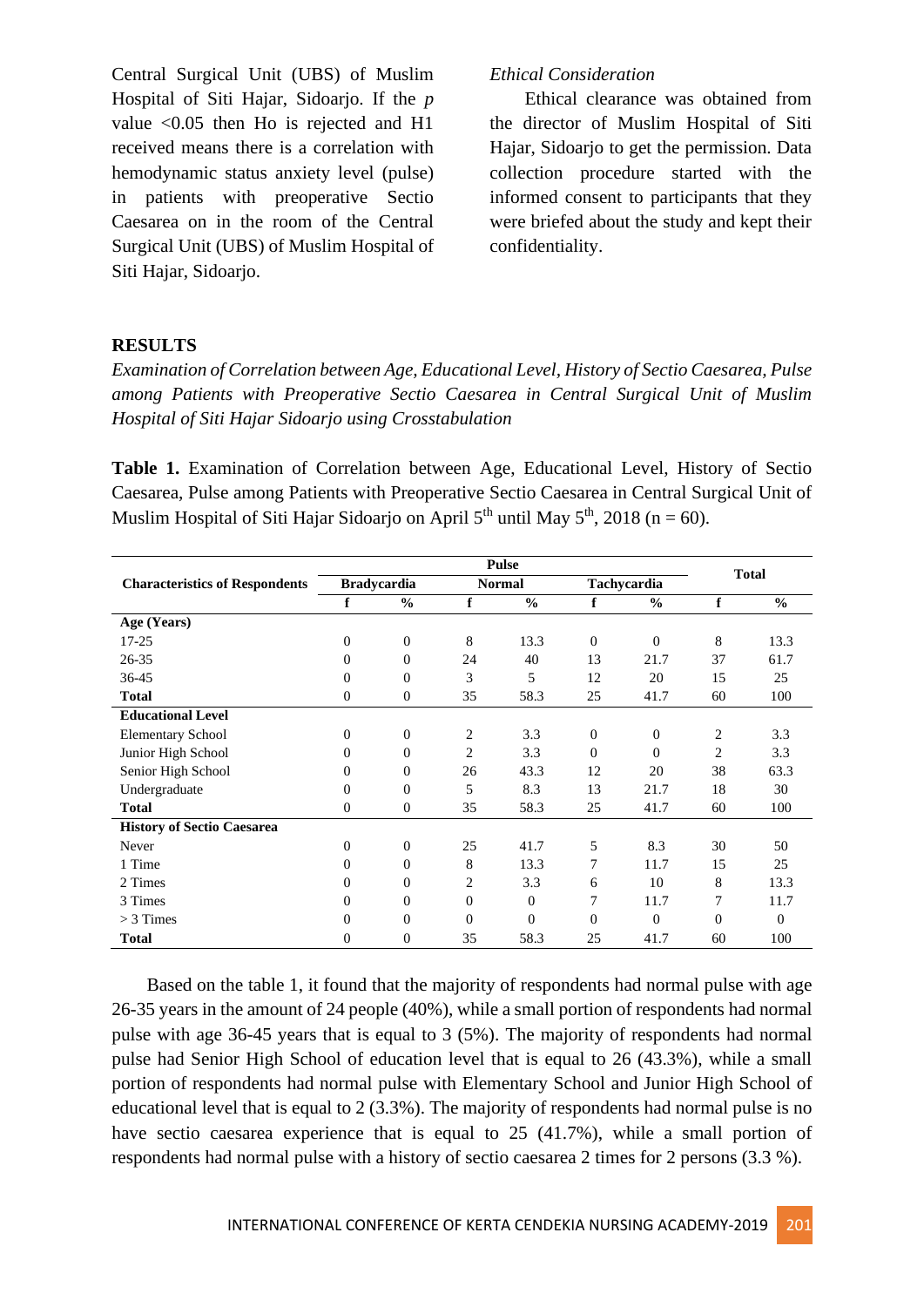# *Examination of Correlation between Age, Educational Level, History of Sectio Caesarea, Anxiety Level among Patients with Preoperative Sectio Caesarea in Central Surgical Unit of Muslim Hospital of Siti Hajar Sidoarjo using Crosstabulation*

**Table 2.** Examination of Correlation between Age, Educational Level, History of Sectio Caesarea, Anxiety Level among Patients with Preoperative Sectio Caesarea in Central Surgical Unit of Muslim Hospital of Siti Hajar Sidoarjo on April  $5<sup>th</sup>$  until May  $5<sup>th</sup>$ , 2018 (n = 60).

|                                       | <b>Anxiety Level</b> |                  |                  |                  |                  |                  |                  |                  |                |                  |  |
|---------------------------------------|----------------------|------------------|------------------|------------------|------------------|------------------|------------------|------------------|----------------|------------------|--|
|                                       | <b>Not</b>           |                  | <b>Mild</b>      |                  | <b>Being</b>     |                  | <b>Severe</b>    |                  | <b>Total</b>   |                  |  |
| <b>Characteristics of Respondents</b> |                      | <b>Anxiety</b>   |                  | <b>Anxiety</b>   |                  | <b>Anxiety</b>   |                  | <b>Anxiety</b>   |                |                  |  |
|                                       | $\mathbf f$          | $\frac{0}{0}$    | $\mathbf f$      | $\frac{0}{0}$    | $\mathbf f$      | $\frac{0}{0}$    | $\mathbf f$      | $\frac{0}{0}$    | $\mathbf f$    | $\frac{0}{0}$    |  |
| Age (Years)                           |                      |                  |                  |                  |                  |                  |                  |                  |                |                  |  |
| $17 - 25$                             | 8                    | 13.3             | $\boldsymbol{0}$ | $\boldsymbol{0}$ | $\boldsymbol{0}$ | $\boldsymbol{0}$ | $\boldsymbol{0}$ | $\boldsymbol{0}$ | $\,8\,$        | 13.3             |  |
| 26-35                                 | 5                    | 8.3              | 20               | 33.3             | 12               | 20               | $\boldsymbol{0}$ | $\mathbf{0}$     | 37             | 61.7             |  |
| 36-45                                 | $\boldsymbol{0}$     | $\boldsymbol{0}$ | $\boldsymbol{0}$ | $\boldsymbol{0}$ | 12               | 20               | 3                | 5                | 15             | 25               |  |
| <b>Total</b>                          | 13                   | 21.7             | 20               | 33.3             | 24               | 40               | 3                | 5                | 60             | 100              |  |
| <b>Educational Level</b>              |                      |                  |                  |                  |                  |                  |                  |                  |                |                  |  |
| <b>Elementary School</b>              | 2                    | 3.3              | $\mathbf{0}$     | $\mathbf{0}$     | $\mathbf{0}$     | $\mathbf{0}$     | $\mathbf{0}$     | $\mathbf{0}$     | $\overline{2}$ | 3.3              |  |
| Junior High School                    | $\overline{c}$       | 3.3              | $\boldsymbol{0}$ | $\boldsymbol{0}$ | $\boldsymbol{0}$ | $\boldsymbol{0}$ | $\boldsymbol{0}$ | $\boldsymbol{0}$ | $\overline{2}$ | 3.3              |  |
| Senior High School                    | 9                    | 15               | 20               | 33.3             | 8                | 13.3             | 1                | 1.7              | 38             | 63.3             |  |
| Undergraduate                         | $\boldsymbol{0}$     | $\Omega$         | $\boldsymbol{0}$ | $\boldsymbol{0}$ | 16               | 26.7             | $\overline{2}$   | 3.3              | 18             | 30               |  |
| <b>Total</b>                          | 13                   | 21.7             | 20               | 33.3             | 24               | 40               | 3                | 5                | 60             | 100              |  |
| <b>Birth Order</b>                    |                      |                  |                  |                  |                  |                  |                  |                  |                |                  |  |
| 1 Time                                | 13                   | 21.7             | 9                | 15               | $\Omega$         | $\Omega$         | $\boldsymbol{0}$ | $\Omega$         | 22             | 36.7             |  |
| 2 Times                               | $\mathbf{0}$         | $\boldsymbol{0}$ | 11               | 18.3             | 14               | 23.3             | 1                | 1.7              | 26             | 43.3             |  |
| 3 Times                               | $\boldsymbol{0}$     | $\mathbf{0}$     | $\boldsymbol{0}$ | $\boldsymbol{0}$ | 10               | 16.7             | $\mathfrak{2}$   | 3.3              | 12             | 20               |  |
| 4 Times                               | $\mathbf{0}$         | $\boldsymbol{0}$ | $\boldsymbol{0}$ | $\boldsymbol{0}$ | $\boldsymbol{0}$ | $\boldsymbol{0}$ | $\boldsymbol{0}$ | $\boldsymbol{0}$ | $\mathbf{0}$   | $\boldsymbol{0}$ |  |
| $>$ 4 Times                           | $\Omega$             | $\Omega$         | $\boldsymbol{0}$ | $\theta$         | $\theta$         | $\Omega$         | $\theta$         | $\mathbf{0}$     | $\Omega$       | $\overline{0}$   |  |
| <b>Total</b>                          | 13                   | 21.7             | 20               | 33.3             | 24               | 40               | 3                | 5                | 60             | 100              |  |
| <b>History of Sectio Caesarea</b>     |                      |                  |                  |                  |                  |                  |                  |                  |                |                  |  |
| Never                                 | 13                   | 21.7             | 15               | 25               | $\mathfrak{2}$   | 3.3              | $\boldsymbol{0}$ | $\mathbf{0}$     | 30             | 50               |  |
| 1 Time                                | $\mathbf{0}$         | $\mathbf{0}$     | 5                | 8.3              | 9                | 15               | 1                | 1.7              | 15             | 25               |  |
| 2 Times                               | $\boldsymbol{0}$     | $\boldsymbol{0}$ | $\boldsymbol{0}$ | $\boldsymbol{0}$ | $\tau$           | 11.7             | $\mathbf{1}$     | 1.7              | $\,8\,$        | 13.3             |  |
| 3 Times                               | $\theta$             | $\boldsymbol{0}$ | $\boldsymbol{0}$ | $\boldsymbol{0}$ | 6                | 10               | 1                | 1.7              | 7              | 11.7             |  |
| $>$ 3 Times                           | $\theta$             | $\Omega$         | $\Omega$         | $\theta$         | $\Omega$         | $\boldsymbol{0}$ | $\overline{0}$   | $\boldsymbol{0}$ | $\mathbf{0}$   | $\boldsymbol{0}$ |  |
| <b>Total</b>                          | 13                   | 21.7             | 20               | 33.3             | 24               | 40               | 3                | 5                | 60             | 100              |  |

Based on the table 2, it found that the majority of respondents' level of anxiety is mild anxiety to the age of 26-35 years in the amount of 20 (33.3%), while a small portion of respondent's anxiety level is severe anxiety with age 36-45 years that is equal to 3 people (5%). The majority of respondents' level of anxiety is mild anxiety with a high school education level that is equal to 20 (33.3%), while a small portion of respondent's anxiety level is anxious heavy with a high school education level of 1 (1.7%). The majority of respondents' level of anxiety is not anxiety by the birth order into one that is equal to 13 (21.7%), while a small portion of respondent's anxiety level is anxious heavy with birth order in the amount of 1 to 2 people (1.7%). Most of the anxiety level of the respondents is mild anxiety with history has never sectiocaesarea which amounted to 15 (25%), whereas the rest of the level of anxiety of respondents are severe anxiety with history Sectio Caesarea 1 times, 2 times, and 3 times that is equal to 1 (1.7%).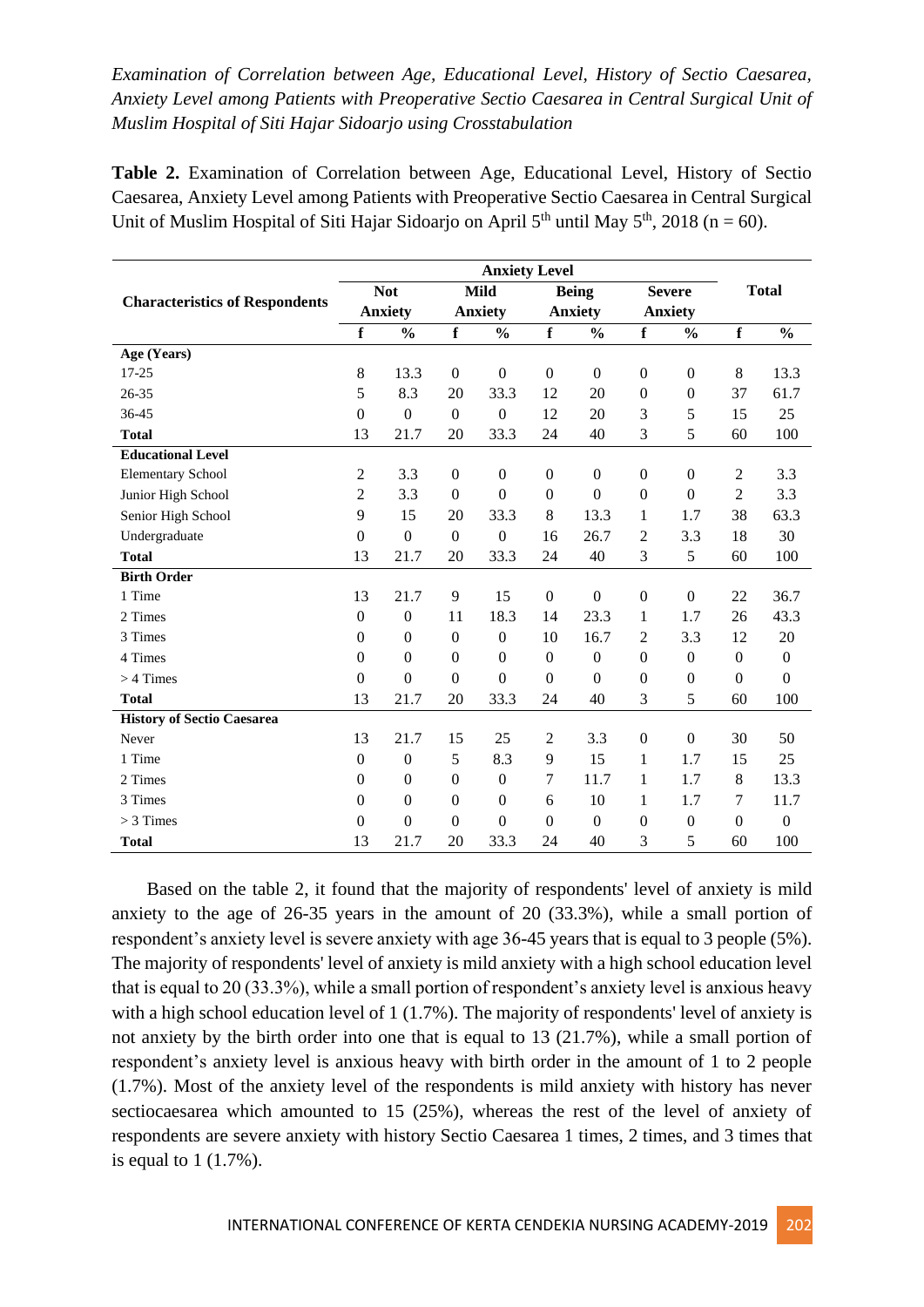*Examination of Correlation between Pulse and Anxiety Level among Patients with Preoperative Section Caesarea in Central Surgical Unit of Muslim Hospital of Siti Hajar Sidoarjo using Crosstabulation and Kendall Tau Correlation Test*

**Table 3.** Examination of Correlation between Pulse and Anxiety Level among Patients with Preoperative Section Caesarea in Central Surgical Unit of Muslim Hospital of Siti Hajar Sidoarjo on April 5<sup>th</sup> until May 5<sup>th</sup>, 2018 (n = 60).

|                      |                    | <b>Total</b>  |               |                                                        |    |               |    |               |  |
|----------------------|--------------------|---------------|---------------|--------------------------------------------------------|----|---------------|----|---------------|--|
| <b>Anxiety Level</b> | <b>Bradycardia</b> |               | <b>Normal</b> |                                                        |    | Tachycardia   |    |               |  |
|                      |                    | $\frac{0}{0}$ |               | $\frac{6}{6}$                                          |    | $\frac{6}{6}$ |    | $\frac{6}{9}$ |  |
| Not Anxiety          |                    |               | 13            | 21.7                                                   |    |               | 13 | 21.7          |  |
| Mild Anxiety         |                    |               | 12            | 20                                                     | 8  | 13.3          | 20 | 33.3          |  |
| Being Anxiety        |                    |               | 10            | 16.7                                                   | 14 | 23.3          | 24 | 40            |  |
| Severe Anxiety       |                    |               |               | 0                                                      |    |               | 3  |               |  |
| <b>Total</b>         |                    |               | 35            | 58.3                                                   | 25 | 41.7          | 60 | 100           |  |
|                      |                    |               |               | Kendall Tau Correlation Test p value 0.000, $p < 0.05$ |    |               |    |               |  |

Based on the data above, it found that the majority of respondents are severe anxiety was to Pulse at 14 people (23.3%), while a small portion of respondent's anxiety level is severe anxiety with the Pulse is equal to 3 (5%). Based on the analysis using analysis*Kendall's Tau* note that the p value 0.000 is smaller than  $\alpha$  (0.05) means that there is a relationship between the level of anxiety in Pulse.

#### **DISCUSSION**

The majority of respondents that most of the respondent have mild anxiety to the age of 26-35 years in the amount of 20 (33.3%), while a small portion anxiety level is severe anxiety with the respondents aged 36-45 years that is equal to 3 (5 %). According Hutabalian (2011), the mental of mother effected on maternal skills in self-care mothers and their babies, so that at this age give more experience childbirth the mother sectiocaesarea although no indication in consideration of maternal anxiety on him in the face of labor and safety of the fetus in the Uterus. These results are consistent with research conducted by Adjie Tobias (2007) and Zamriati (2013) which has resulted in a significant relationship between age and the level of anxiety in which the age range of 20-35 years had lower anxiety levels compared to mothers aged < 20 years or > 35 years.

The majority of respondents' level of anxiety is mild anxiety with a high school education level that is equal to 20 (33.3%), while a small portion of respondent's anxiety level is anxious heavy with a high school education level of 1 (1.7%). Notoatmodjo (2005) states that a person's level of education is a cornerstone in doing something. The majority of respondents were higher education can influence knowledge in shaping their attitudes about sectiocaesarea. The education level of awareness and effort further demonstrates the achievement or improvement of health, the better the highly educated than high school education or lower. These results are consistent with research conducted by Astria (2009) in which the respondents have primary and secondary education levels experienced more anxiety than respondents who have higher education levels. Mothers with higher education will have the greater knowledge on maternal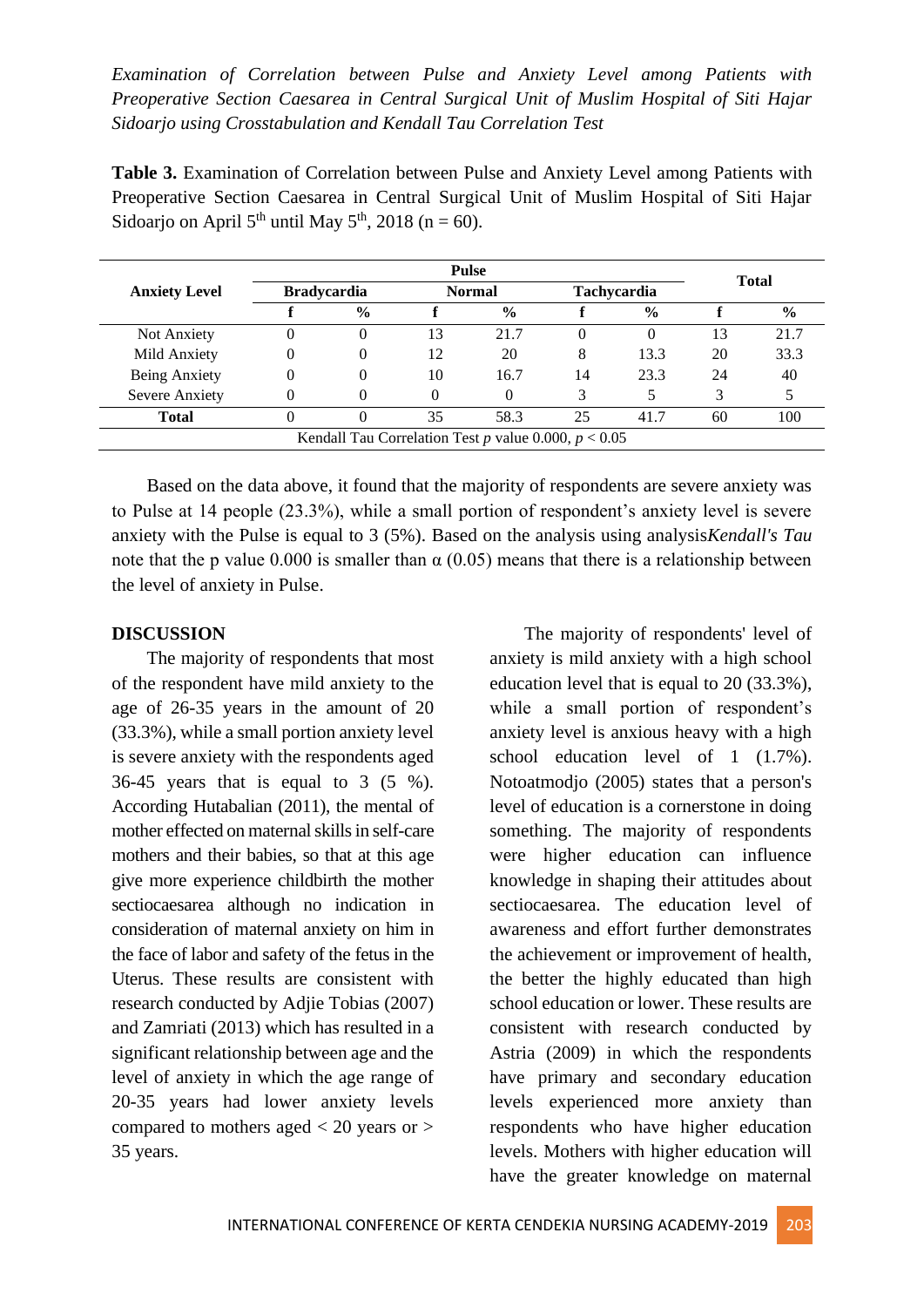compare elementary or secondary education to pay more attention to their own health and their families.

The majority of respondents' level of anxiety is not anxiety by the birth order into one that is equal to 13 (21.7%), while a small portion of respondent's anxiety level is anxious heavy with birth order in the amount of 1 to 2 people  $(1.7\%)$ . These results are consistent with the theory presented by Annisa (2010) which states the number of children ever born to a woman is an important factor in determining the fate of both the mother and fetus during pregnancy or during labor. In primipara and multipara mothers will be better prepared to go through pregnancy and childbirth face because she already had experience in living it, sometimes primipara and multipara mothers may also experience anxiety due to their unpleasant experiences during labor ago. This is according to research conducted by Astria (2009) and Zamriati (2013) in which there is a significant relationship between parity with the anxiety levels of pregnant women before delivery where primipara and multipara mothers had lower anxiety levels than the multipara mother.

Most of the anxiety level of the respondents is mild anxiety with history has never sectio caesarea which amounted to 15 (25%), whereas the rest of the level of anxiety of respondents are heavy anxiety with history sectio caesarea 1 times, 2 times, and 3 time that is equal to 1 (1.7%). Mothers with a history of previous cesarean section will have lower anxiety than women who get cesarean deliveries for the first time. A history of caesarean surgery ago can improve the readiness of the mother in the face of delivery by caesarean section. The results are consistent with those expressed Annisa (2010) that mothers who gave birth to more than 5 times, the uterus elasticity decreases, and there was

excessive stretching of the uterus causing bleeding risk post partum.Risiko abnormalities and complications greater sectio caesarea contained in primipara mother (childbirth the first) because never before have the experience of giving birth.

Anxiety levels at most anxious were as many as 24 people (40%) and mild anxiety as many as 20 people (33.3%). Hastuti research results (2015) that the preoperative anxiety in patients experience severe anxiety sectio Caesarian many as 18 people (45%). Patients before surgery considers that the operation is an action that scary for using equipment, space, and special nursing actions. Preoperative patients experiencing feelings of anxiety and pulse that characterized by anxiety, fear of his own mind, muscle pain, a sense of full or bloated, sweating, dizziness, nervous, lethargic, unable to rest in peace (Kasdu, 2008).

The analysis of Kendall's Tau is known that the smaller the p value 0.000 of  $\alpha$  (0.05) means that there is a relationship between the level of anxiety with The Pulse, The results are consistent with research Fadlilah (2014) which showed that the p-value is obtained that there is a correlation between the level of anxiety with pulse. Anxiety can stimulate the central nervous system that makes the heart beat with tachicardi blood pressure (Aulawi, 2007). Anxiety is felt to increase the sensitivity to a stimulus that stimulus to over react in the circulatory system that cause the veins and small blood vessels to constrict very strong and than held in response to the pulse that is growing stronger and release substances that cause the arteries and Rouse cardiac work and it caused an increase in pulse (Semiun, 2010).

# **CONCLUSION**

Preoperative patient anxiety levels sectio caesarea in UBS (Central Surgical Unit) Siti Hajar Moeslem Hospital Sidoarjo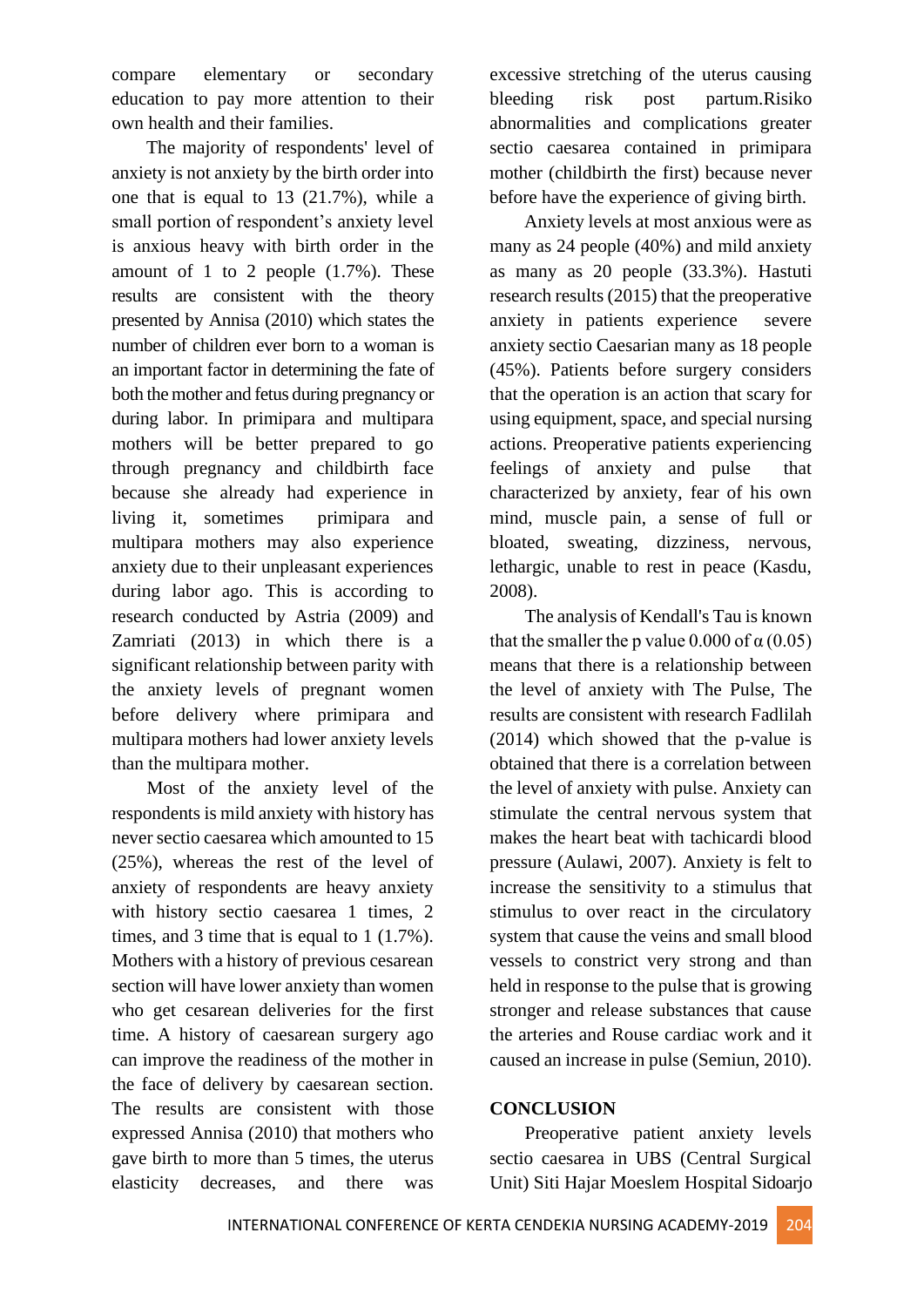is in the category concerned were as many as 24 people (40%). Hemodynamic status (Pulse) patients with preoperative sectio caesarea in UBS (Central Surgical Unit) Siti Hajar Moeslem Hospital Sidoarjo are in the normal category were 35 (58.3%). Based on analysis of the calculation of the level of anxiety to the Status of hemodynamic (pulse) with test results Kendall's Tau is known that the p value 0.000 is smaller than (0:05) shows the degree of correlation 0463 with sig 0:00 This means that there is a relationship between the level of anxiety to the Status of hemodynamic (pulse) patient preoperative sectio caesarea in UBS (Central Surgical Unit) Siti Hajar Moeslem Hospital Sidoarjo.

# **SUGGESTION**

The hospital is expected to prepare the patient preoperative Sectio Caesarea maximum effort to prevent the patient does not experience anxiety. Further research regarding maternity nursing management in the treatment of anxiety in patients with preoperative of Sectio Caesarea. It is expected that the public can learn more about how to reduce preoperative anxiety in patients of Sectio Caesarea. That pregnant women who will undergo the process of birth by surgery Sectio Caesarea can prepare optimally for smooth operation.

## **REFERENCES**

- Arikunto, S. (2010). *Prosedur Kebutuhan DasarManusia*.Jakarta: EGC.
- Dewi,Yusmiati.(2007). *Manajemen Stres, Cemas:Pengantar Dari A sampai Z*. Jakarta: Edsa Mahkota.
- Fadlilah, Siti. (2014). *Hubungan Antara Tingkat Kecemasan Dengan Status Tanda-TandaVital Pada Pasien Pre-Operasi Laparotomi Di Ruang Melati IiiRsup Dr.Soeradji Tirtonegoro Klaten*.
- Fareer, Hellen. (2001). *Perawatan Maternitas*. Jakarta: EGC.
- Gunarsah, Singgih, D. (2008). *Psikologi Keperawatan*. Jakarta: Gunung Mulia.
- Gunawan, A., W. (2007). *Hypnosis the Art of Subconscious Communication*. Jakarta: PT Gramedia Pustaka Utama.
- Hall, C.S., & Lindsey, G. (2009). *Teoriteori Psikodinamik (Klinis)*. Yogyakarta: Kasinius.
- Hastuti, D. (2015). *Hubungan Pengetahuan Tentang Sectio Caesarea dengan Kecemasan Ibu PreOperasi Di Ruang Catleya Rumah Sakit Panti Waluyo Surakarta*. Skripsi S-1 keperawatan. Stikes Kusuma Husada. Surakarta.
- Horne, M. M., & Swearingen, P. L. (2001). *Keseimbangan Cairan Elektrolit & Asam Basa Edisi 2*. Jakarta: EGC.
- Ikhsan, Muhammad, Asdar, Faisal dan Suryani, Sri. (2012). *Faktor-FaktorYang Berhubungan Dengan Terjadinya Peningkatan Tekanan Darah Pada Pasien Pre Operasi Laparatomi Di Rumah Sakit Umum Islam Faisal Makassar*. Jurnal Penelitian Volume 1 Nomor 1 Tahun 2012. ISSN: 2302 - 2531.
- Kasdu, Dini. (2008). *Operasi Caesar Masalah dan Solusinya*. Jakarta: Puspa Swara.
- Khodijah, Dodoh, dkk. (2014). *Hubungan Karakteristik Ibu Dengan Sectio Caesarea Di Rumah Sakit TK IV01.07.001KESDAMI/BB Pematang siantar*.Jurnal Ilmiah PANNMED.ISSN1907– 3046Vol.9No.1.
- Kusumawati, Farida dan Hartono, Yudi. (2010). *Buku Ajar Keperawatan Jiwa*. Jakarta: Salemba Medika.
- Leksana, Ery. (2011). *Pengelolaan Hemodinamik*. Dalam Jurnal CDK. No.38 Vol.7. Semarang: RSUP Kariadi.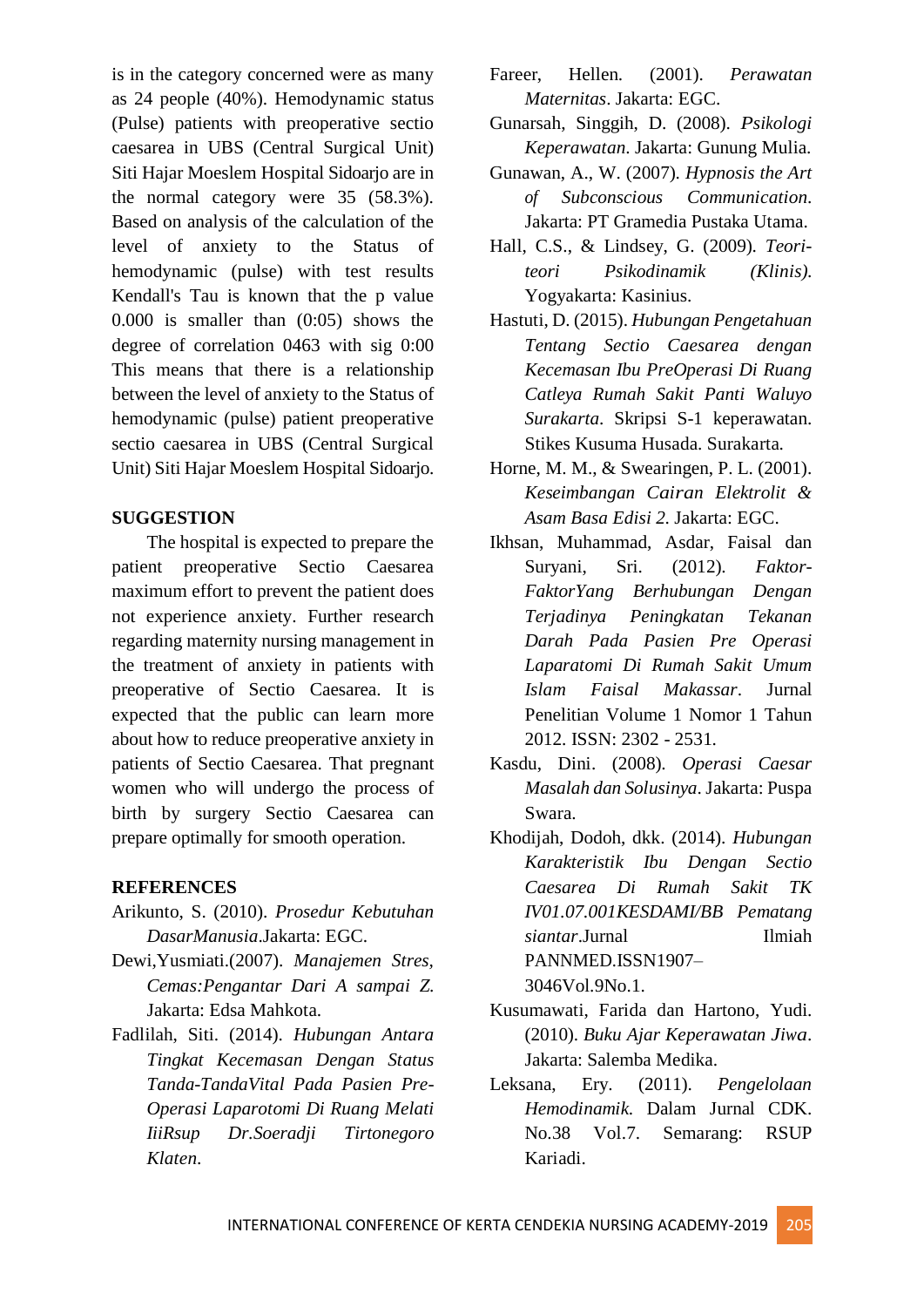- Lia,X. et., al. (2010). *Trends in Maternal Mortality Due to Obstetric Hemorrhage in Urban, and Rural China1996–2005*. J.Perinat.Med.39: 35–41.
- Liu, David. (2007). *Manual Persalinan*. Jakarta: EGC.
- Marisi. (2009). *Karakteristik Ibu Yang Mengalami Persalinan Dengan Seksio Sesarea Yang Dirawat Inap di Rumah Sakit Umum Daerah Sidikalang Tahun 2007*: USU Repository 2009. Medan
- Mau, Aemalinius. (2013). *Pengaruh terapi musik terhadap kecemasan pasien pre operasi di ruang Anggrek, Cempaka dan Asoka RSU Prof.Dr. W.Z. Johannes Kupang.*
- Milka, Maria Viane, Hasifah dan Suryani, Sri. (2013). *Hubungan Pengetahuan dan Sikap Ibu Post Sectio Caesarea terhadap Mobilisasi Dini di RSIA Pertiwi Makassar 2013*. Jurnal Ilmiah.Vol.4No.3.ISSN2302-1721.
- Notoatmodjo, Soekidjo. (2005). *Pengantar Pendidikan Kesehatan dan Ilmu Perilaku Kesehatan*. Jakarta: Penerbit Rineka Cipta.
- Nursalam. (2014). *Metodologi Penelitian Ilmu Keperawatan*. Jakarta: Salemba Medika.
- Oxorn, Harry & Forte, William R. (2010). *Ilmu Kebidanan Patologi & Fisiologi Persalinan*. Yogyakarta: Yem & Andi Offset.
- Pawate, Inggriet. Pali, Cicila dan Opod, Henri. (2013). *Perbedaan Tingkat Kecemasan pada Ibu Pre Sectio Caesarea di RSIA Kasih Ibu dan RSUP. Prof. Dr.R.D. Kandou Manado*. Jurnal Kedokteran Komunitas dan Topik Vol1No3.
- Potter, P.A. & Perry, A.G. (2006). *Buku Ajar Fundamental Keperawatan (edisi4)*. Jakarta: Salemba Medika.
- Pratiwi, A. (2011). *Buku Ajar Keperawatan Transkultural*. Edisi Pertama, Yogyakarta: Gosyen Publishing.
- Purnawan, I dan Saryono. (2010). *Mengelola Pasien dengan Ventilator Mekanik*. Jakarta: Rekatama.
- Purwaningsih, Wahyu. (2010). *Derajat Kecemasan Pasien dengan Tindakan Operatif dapat Diminimalisir dengan Persiapan Pre operatif yang Matang .Infokes*.Vol1. No.1.ISSN: 2086 - 2628.
- Qulsum, dkk. (2012). *Perbedaan Tingkat Kecemasan Pada Pasien Pre Operasi Sebelum dan Sesudah Pemberian Terapi Musik Klasik di RSUD. Tugurejo Semarang.* Retrieved from http://ejournal.stikestelogorejo.ac.id. on 16 Maret 2018
- Saifuddin. A. (2009). *Ilmu Kebidanan*. Jakarta: Yayasan Bina Pustaka Sarwono Prawirodihardjo.
- Salfariani, Intan, M., & Nasution, Siti, Saidah. (2007). *Faktor Pemilihan Persalinan Sectio Caesarea Tanpa Indikasi Medis Di RSU Bunda Thamrin Medan*.Karya Ilmiah S-1 Keperawatan. Fakultas Keperawatan Universitas Sumatera Utara
- Semiun, Yustinus. (2010). *Kesehatan Mental 2*. Yogyakarta: Kasinius
- Sherwood, L. (2011). *Fisiologi Manusia dari Sel ke Sistem (edisi6)*. Jakarta: EGC.
- Stuart, W.G. (2007). *Buku Saku Keperawatan Jiwa*. Jakarta: EGC.
- Sumelung, V., Kundre, R., & Karundeng, M. (2014). Faktor–Faktor Yang Berperan Meningkatnya Angka Kejadian Sectio Caesarea Di Rumah Sakit Umum Daerah Liun Kendage Tahuna. *Jurnal Keperawatan*, *2*(1).
- Sundari, Siti. (2005). *Kesehatan Mental Dalam Kehidupan*. Jakarta: PT Asdi Mahasatya.